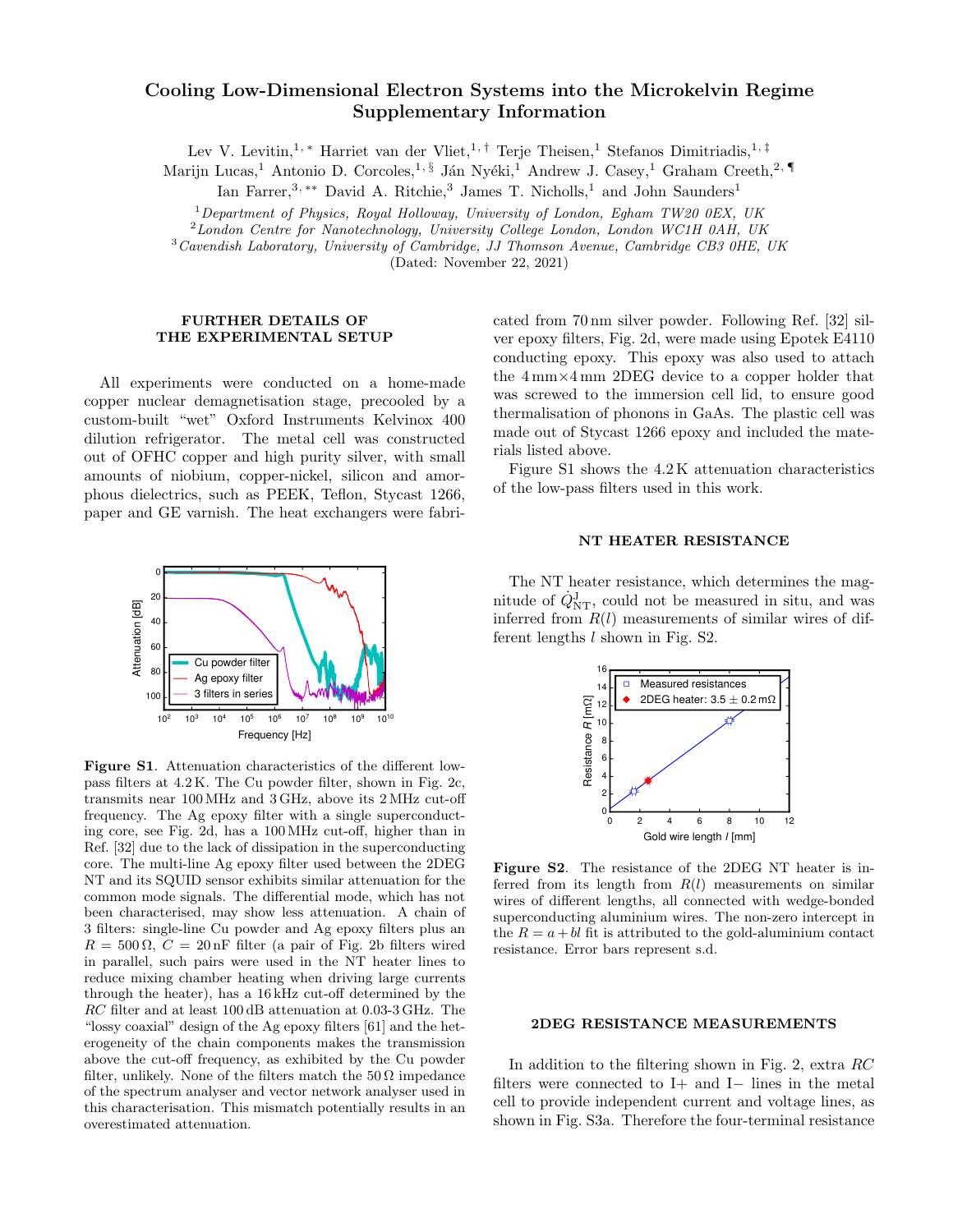

Figure S3. Details of the electrical measurements. a Electrical connections to the 4 mm×4 mm 2DEG device in the metal cell, allowing 4-terminal resistance measurements using the NT and I $\pm$  ohmic contacts. **b-d** Measurements of  $R_{\text{I+tol-}}$  (b),  $R_{\Box}$  (c) and  $R_{\text{NTtol-}}$  (d). The 2DEG sheet resistance  $R_{\Box}$  was obtained from the measured 4-terminal resistance  $R_4$  by simple geometrical scaling. **e** Measurement of  $R_{\text{NT to IV}}$ . Currents  $I_1$  and  $I_2$  fed into the I $\pm$  ohmics were adjusted to equalise their potentials  $V_1$  and  $V_2$ , thus giving the resistance from the NT to the  $I\pm$  ohmic contacts to be  $R_{\text{NT to I}\pm} = V_1/(I_1 + I_2)$ . Simultaneously  $V_3 \approx V_4 \approx 0.99 V_1$ , demonstrating that  $R_{\text{NT to IV}} \approx R_{\text{NT to I}\pm}$ .



Figure S4. Superconducting behaviour in the I− ohmic contact (left), showing the suppression of  $T_c$  when a magnetic field B is applied perpendicular to the 2DEG. These resistance measurements along the top of the contact were performed on the 4 mm×4 mm device on a separate cool-down using a different wire bond configuration (right).

measurements that involve I $\pm$  contacts, such as  $R_{NT to I-}$ , include Ag epoxy and Cu powder filters and the interconnecting Cu and NbTi wires, contributing less than  $0.1 \Omega$ . Figure S3e shows that a measurement of  $R_{\text{NT to IV}}$  does not require shorting the  $I\pm$  and  $V\pm$  ohmics. Signatures of superconductivity in the I− ohmic contact are shown in Fig. S4. Table S1 summarises all the relevant low temperature resistances.

A different sample of identical design, also fabricated using wafer W476, was investigated in the plastic cell. The LED was situated outside the cell and the light had to travel through the cell wall, leading to less efficient

Table S1. Low temperature resistances in the  $4 \text{ mm} \times 4 \text{ mm}$ device used in the metal cell. The resistance  $R_{I_{\perp} \text{ to } I_{-}}$  determines the magnitude of the Joule heating  $\dot{Q}_{e}^{J}$ . The resistance from the NT ohmic contact to all other contacts connected in parallel,  $R_{\rm NT\,to\,IV},$  determines the thermal conductance  $G_{\rm e}^{\rm WF}$ predicted from the WF law.

|                        | <b>Before</b>                                               | After         |
|------------------------|-------------------------------------------------------------|---------------|
|                        | illumination                                                | illumination  |
| $R_{\Box}$             | $32.5\,\Omega$                                              | $6.4\Omega$   |
| $R_{\rm I+to\,I-}$     | $16.8\,\Omega$                                              | $4.4 \Omega$  |
| $R_{\rm NT\,to\,I+}$   | 31.0 <omega< td=""><td><math>7.7\Omega</math></td></omega<> | $7.7\Omega$   |
| $R_{\rm NT\, to\, I-}$ | $31.4 \Omega$                                               | $7.7\Omega$   |
| $R_{\rm NT\, to\, IV}$ | $26.8\,\Omega$                                              | $6.1\,\Omega$ |

Table S2. Low temperature resistances in the 2DEG device used in the plastic cell.

|                    | <b>Before</b>   | After          |
|--------------------|-----------------|----------------|
|                    | illumination    | illumination   |
| $R_{\Box}$         | $48.0\,\Omega$  | $15.3\,\Omega$ |
| $R_{\rm I+to\,I-}$ | $22+1$ $\Omega$ | $7+1\Omega$    |

illumination, see Table S2, than in the metal cell. Single I $\pm$  connections increased the uncertainty in  $R_{\text{I+toI-}}$ . The absence of  $NT $\pm$  lines made in-situ measurements$ involving the NT ohmic contact impossible.

# <sup>3</sup>HE TEMPERATURE

The plastic immersion cell was equipped with a <sup>3</sup>He noise thermometer, see Fig. S5. A  $25 \mu m$  Au wire was wedge-bonded between two sintered 1 mm Ag wires. The whole assembly was enclosed in a leak-tight Stycast 1266 appendix cell, connected to the main cell with a capillary and surrounded with a Nb shield. The temperature  $T_{\text{bath}}$ of this composite Au+Ag resistor was read out with a



**Figure S5.** Thermalisation of <sup>3</sup>He. In the plastic cell  $T_{\text{bath}}$ was measured directly using a <sup>3</sup>He noise thermometer appendix (left). It agrees with the noise thermometer monitoring the nuclear stage temperature  $T_{\text{NS}}$  to within 20  $\mu$ K (right). Error bars represent s.e.m.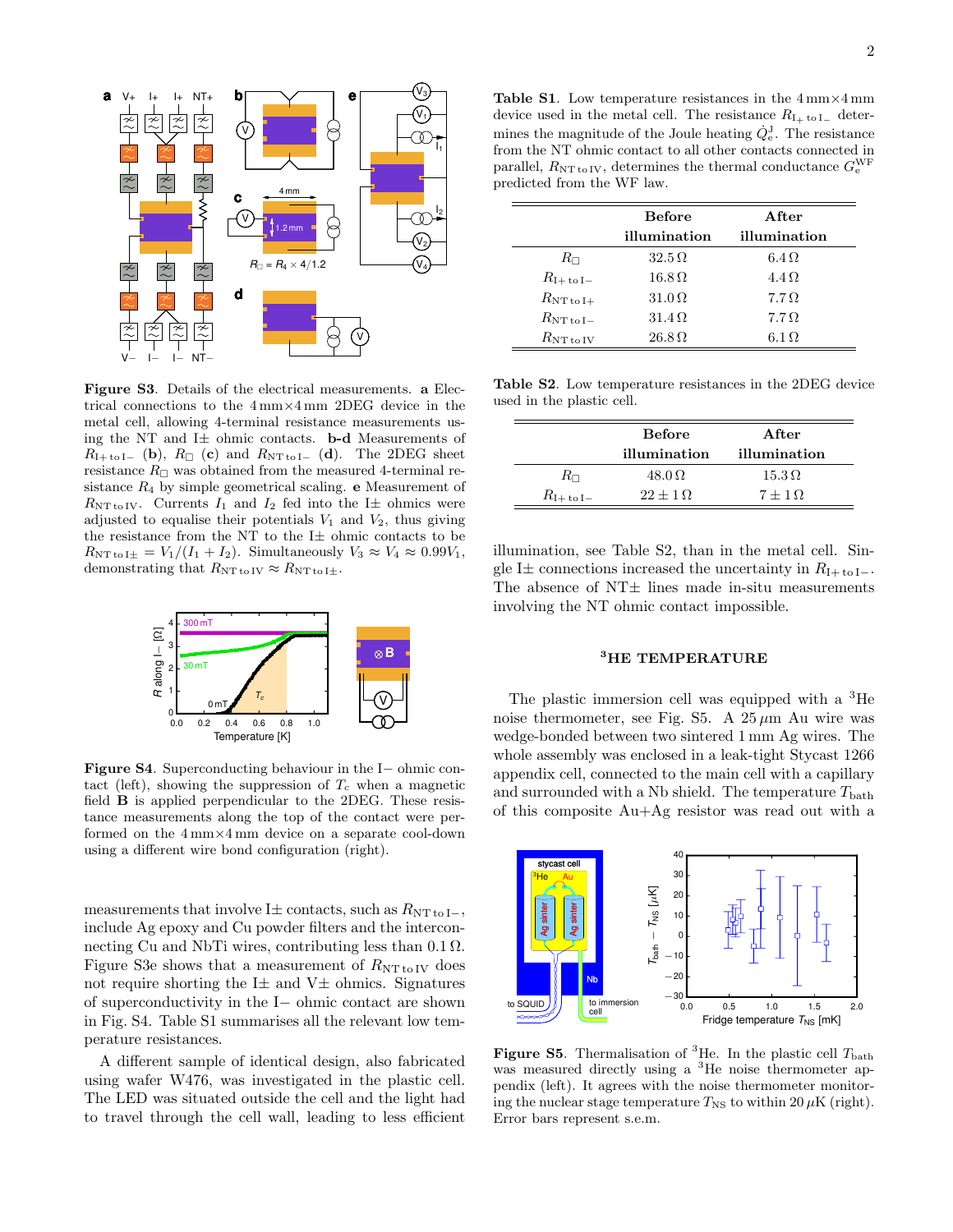SQUID current sensor. It was found to be within  $20 \mu K$ of the nuclear stage temperature  $T_{\rm NS}$  down to  $0.5 \,\rm mK$ , see Fig. S5.

A similar thermometer was not implemented in the metal cell, to avoid the construction overheads associated with bringing an additional twisted pair into the shielded environment. The low-heat leak nature of this environment plus significantly reduced amount of amorphous dielectrics in contact with <sup>3</sup>He, in comparison with the plastic cell, allow us to conclude that the thermalisation of the <sup>3</sup>He bath in this metal cell was at least as good as in the plastic cell. Therefore the temperature of the nuclear stage, monitored in the experiment with the metal cell, gives an accurate measure of the <sup>3</sup>He bath temperature  $T_{\text{bath}}$ .

# 2DEG NOISE THERMOMETER CORRECTION

The sintered silver heat sinks at  $T_{\text{bath}}$ , see Fig. 2, installed to reduce  $\dot{Q}_{NT}^0$ , contribute  $\delta = 5\%$  of the 2DEG NT resistance R, see Fig. S6. The measured Johnson voltage noise power spectral density

$$
S_V = 4k_B(1 - \delta)RT_{\text{NT}} + 4k_B\delta RT_{\text{bath}} = 4k_BRT_{\text{NT}}^0
$$
 (S1)

gives the raw NT reading  $T_{\text{NT}}^0$ , allowing us to infer the temperature  $T_{\text{NT}}$  of the NT gold wire

$$
T_{\rm NT} = \frac{T_{\rm NT}^0 - \delta T_{\rm bath}}{1 - \delta}.
$$
 (S2)

The sub-20  $\mu$ K gradient between the <sup>3</sup>He bath temperature and the measured nuclear stage temperature down to  $0.3 \text{ mK}$  results in a negligible  $1 \mu \text{K}$  error in  $T_{\text{NT}}$ .



Figure S6. The fraction  $\delta$  of the 2DEG NT resistance sitting at the <sup>3</sup>He bath temperature  $T_{\text{bath}}$ . Here we present the raw 2DEG NT readings  $T_{\text{NT}}^0$  versus  $T_{\text{bath}}$  when high power is applied to the NT heater, such that the temperature  $T_{\rm NT}$ of the NT gold wire is independent of  $T_{\text{bath}}$ . A fit based on Eq. (S1) allows us to determine δ. Error bars represent s.d.

Table S3. Summary of the fit parameters in Eqs. (1), (2), (S3), (S5), and (S7).

|           | <b>Before</b> | A ft.er                                 |
|-----------|---------------|-----------------------------------------|
|           | illumination  | illumination                            |
| $_{R}$    | $59\,\Omega$  | $27\,\Omega$                            |
| $\alpha$  | 0.24          | 0.33                                    |
| $K_0$     |               | $7.0 \times 10^{-12} \,\mathrm{W/K}$    |
| $K_0'$    |               | $1.6\times10^{-12}\,\mathrm{W/K}$       |
| $K_2$     |               | $2.7 \times 10^{-7}$ W/K <sup>3</sup>   |
| $K_3$     |               | $4.9\times10^{-5}$ W/K <sup>4</sup>     |
| $K_{3,2}$ |               | $1.8 \times 10^{-3}$ W/K <sup>4.2</sup> |
| $X_4$     |               | $1.1\times10^{-2}$ $\,\mathrm{W/K^5}$   |

### ADDITIONAL THERMAL TRANSPORT AND HEAT LEAK MEASUREMENTS

Figure S7 illustrates measurements of thermal conductances and heat leaks in the preliminary and auxiliary immersion cell runs. In contrast to the main experimental run, referred to below as M, in all of these measurements the immersion cells were filled with pure <sup>3</sup>He, resulting in 2D solid <sup>3</sup>He adsorbed on all surfaces inside the cells and consequently increased  $G_{\text{He}}$  [48]. For each NT and NT heater the NT correction factor  $\delta$  and heater resistance were obtained using procedures described above. The coefficients in thermal conductance models obtained in the fits are summarised in Table S3.

Run A. A 4 mm×4 mm 2DEG device was cooled in the plastic immersion cell with Cu powder filters. The sample was damaged during disassembly after the run, and so a second sample from wafer W476 and with similar electrical characteristics was used in the metal cell. Figure S7a shows the non-local thermal conductance measured between 7 and 30 mK, which was found to follow

$$
G_N^{\rm A}(T) = K_{3.2} T^{3.2} \tag{S3}
$$

behaviour that is consistent with a sum of  $T^3$  and  $T^4$ terms (see Eqs. (2) and (S5)) observed in runs M and B. Unlike those runs,  $G_N^{\mathbf{A}}(T)$  is independent of the illumination, which may reflect a more favourable layout of the gold wire bonds to the  $I\pm$  ohmics in run A. The heat leak was inferred from measurements of  $T_{\text{NT}}$  vs  $T_{\text{bath}}$  at  $\dot{Q}_{\rm e}^{\rm J} = 0$ , Fig. S7d, and integrating Eq. (S3)

$$
\dot{Q}_{\rm e}^{0} = \int_{T_{\rm bath}}^{T_{\rm NT}} G_{\rm N}^{\rm A}(T) dT.
$$
 (S4)

Equation (S4) gave consistent results above  $T_{\text{bath}}$  = 4 mK. This was not the case at lower temperatures suggesting that  $G_N^{\mathbf{A}}(T)$  does not extrapolate to low temperatures according to Eq. (S3). Therefore the data at  $T_{\text{bath}} < 4 \text{ mK}$ , shown in grey in Fig. S7d, were excluded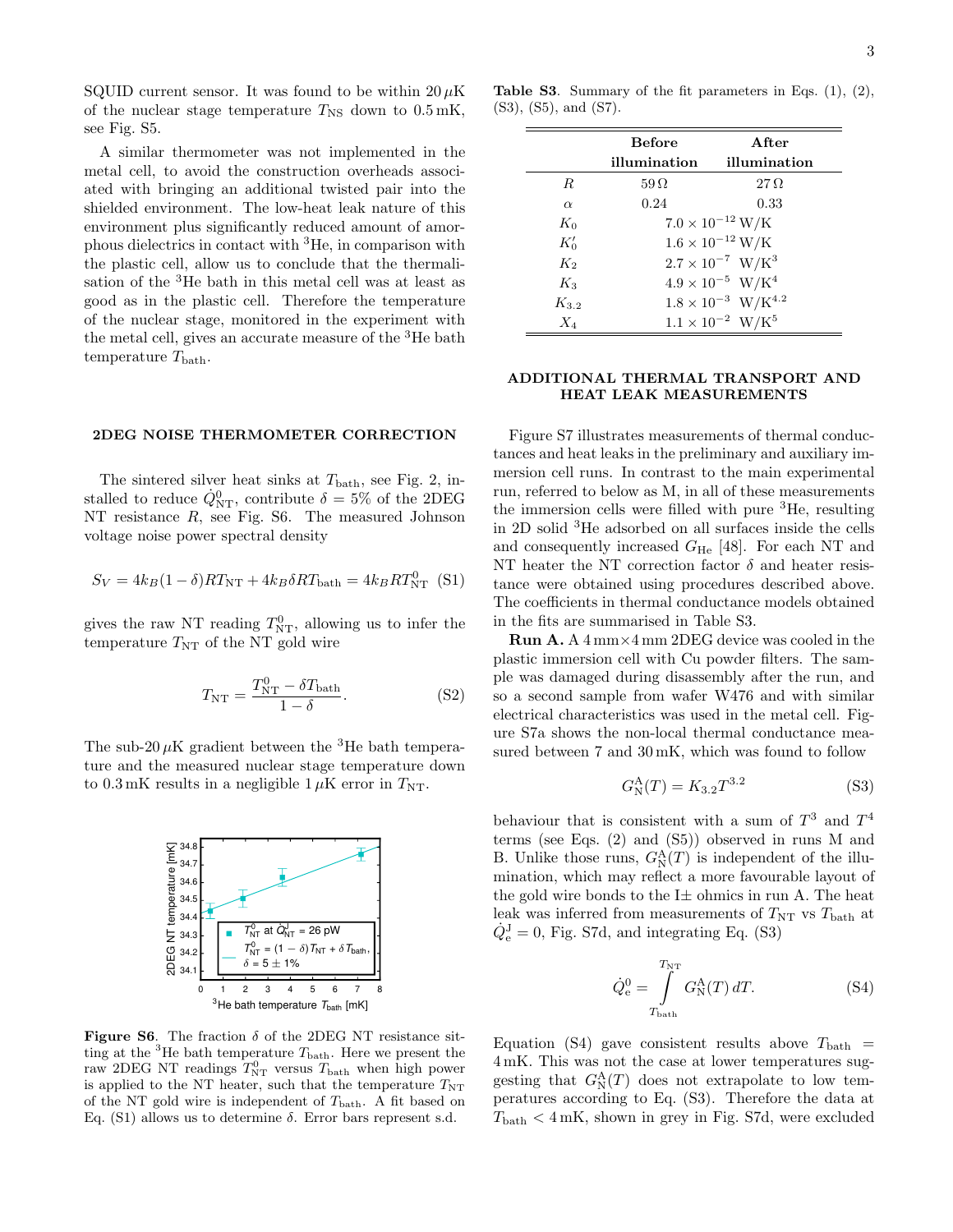

Figure S7. Thermal conductances and heat leaks in preliminary and auxiliary experiments. a Non-local thermal conductance  $G_N$  measured on two different 2DEG devices in the preliminary runs A and B, both with pure  ${}^{3}$ He. The data are described by Eqs. (S3) and (S5). b  $G_N$  measured on the same 2DEG device in the metal cell during runs B and M, described by Eqs. (S5) and (2). The data are shown scaled by  $\alpha$  measured in run M. c Response of 2DEG NT to NT heater in runs B, C and M. In run M it provides a measurement of  $G_{\Sigma}(T_{\rm NT})$ , Eq. (1), however in run B the measured  $d\dot{Q}_{\rm NT}/T_{\rm NT}$  (cyan triangles) deviate from the predicted behaviour, see Eq. (S6) (cyan lines) below  $7 \text{ mK}$ , attributed to significant  $\dot{Q}_{e}^{0}$ . The Kapitza conductance between the NT assembly and <sup>3</sup>He measured in run C is described by Eq. (S7). d-e Heat leak to 2DEG measured in runs A and B evaluated from  $G_N$  in a. f Heat leak to NT + gold thermal link + NT heater in run C and to NT alone in run D. The grey areas in d-f indicate the low temperature regime into which  $G_N(T)$  and  $G_{\text{He}}(T)$  can not be reliably extrapolated. These were excluded from the heat leak evaluation. Error bars in a-c represent s.d.

from the determination of  $\dot{Q}_{e}^{0}$ . Due to the lack of NT heater  $G_{\Sigma}$  and  $\alpha$  could not be measured directly, so  $T_{e}$ in Fig. 1c was roughly estimated using the parameters derived for the second 2DEG device, with the heat leak  $\dot{Q}_{e}^{0}$  being the only input from Run A.

Run B. The second 2DEG device was cooled in the metal cell with Cu powder filters. In this run  $G_N$  was found to follow

$$
G_N^{\mathcal{B}}(T) = G_N^{\mathcal{M}}(T) + K_0/\alpha,
$$
\n(S5)

see Fig. S7a, with  $G_N^{\mathcal{M}}(T)$  and  $\alpha$  obtained in run M, Eq. (2). This corresponds to the thermal conductance between the NT and the <sup>3</sup>He bath

$$
G_{\Sigma}^{\mathcal{B}}(T) = G_{\Sigma}^{\mathcal{M}}(T) + K_0,\tag{S6}
$$

with  $G_{\Sigma}^{\rm M}(T)$  given by Eq. (1). Here  $K_0$  represents an extra channel in  $G_{He}$  due to the nuclear magnetism of 2D solid <sup>3</sup>He absorbed on the noise thermometer assembly when the cell is filled with pure  ${}^{3}$ He in run B, but suppressed by  ${}^4$ He plating in run M [48]. The discrepancy between  $d\dot{Q}_{NT}/dT_{NT}$  measured in run B and Eq. (S6) below 7 mK, see Fig. S7c, is attributed to the breakdown of the differential thermal conductance measurement  $d\dot{Q}_{NT}/dT_{NT}$  in the presence of significant  $\dot{Q}_{e}^{0}$ ,